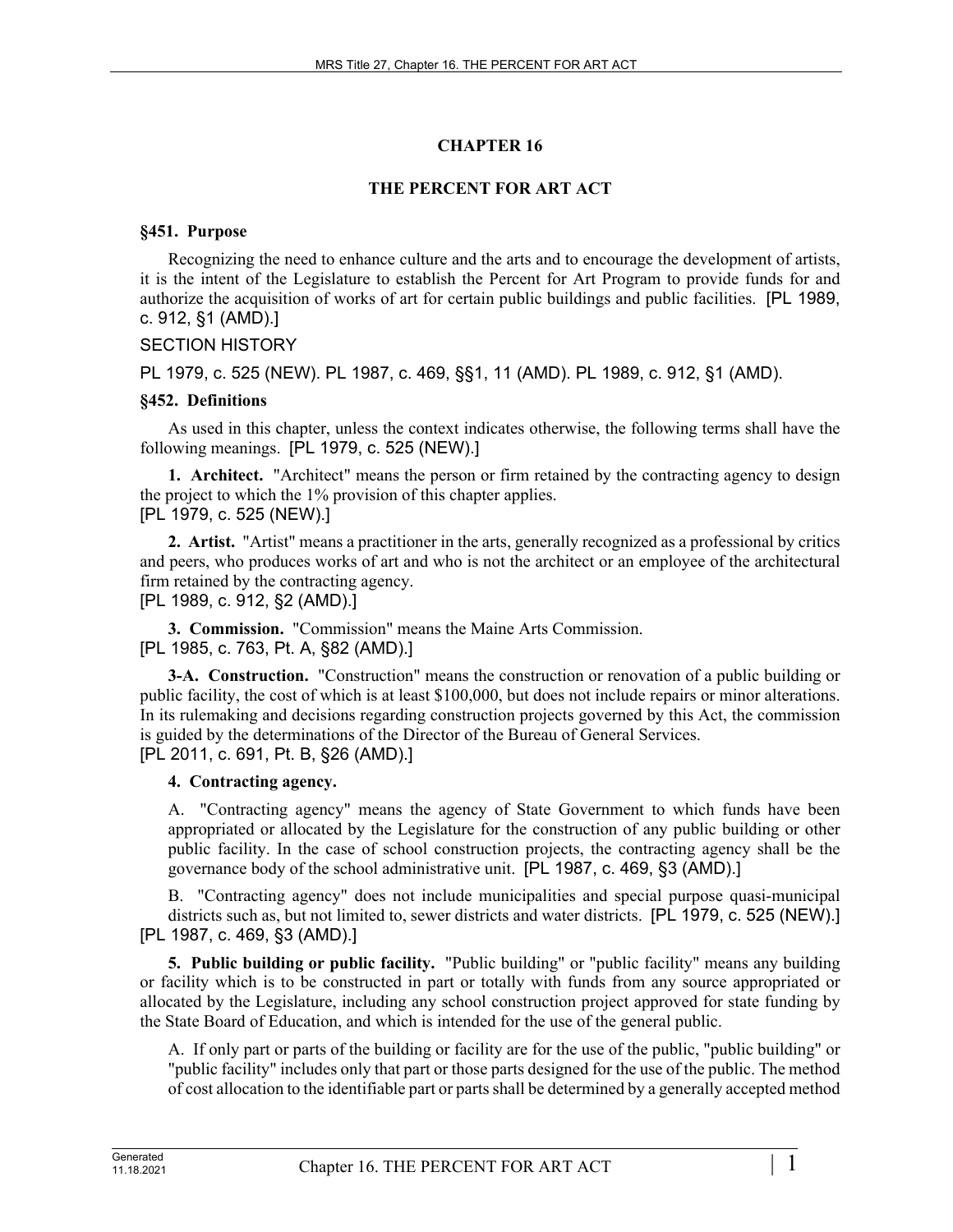of cost allocation, provided that the allocated cost for that part or those parts shall exceed \$100,000. [PL 1987, c. 469, §4 (RPR).]

B. "Public building" or "public facility" does not include highways, sheds, warehouses, buildings of a temporary nature. [PL 1987, c. 469, §4 (RPR).]

C. A school construction project or any building or facility which is part of the project is subject to this Act only upon the affirmative vote of the school board of the school administrative unit. [PL 1987, c. 469, §4 (RPR).]

[PL 1987, c. 469, §4 (RPR).]

**5-A. School construction project.** "School construction project" means a project as defined in Title 20‑A, section 15901, subsection 4. [PL 1987, c. 469, §5 (NEW).]

**6. Works of art.** "Works of art" means any of the following original creations of art:

A. Sculpture in any material or combination of materials; [PL 1987, c. 469, §6 (AMD).]

B. Painting; [PL 1987, c. 469, §6 (AMD).]

C. Graphic arts, printmaking and drawing; [PL 1979, c. 525 (NEW).]

D. [PL 1987, c. 469, §6 (RP).]

E. Photography, video or electronic media; [PL 1989, c. 912, §3 (AMD).]

F. Crafts in clay, fiber and textiles, wood, metal, plastics and other materials; and [PL 1987, c. 469, §6 (AMD).]

G. [PL 1987, c. 469, §6 (RP).]

H. Mixed or conceptual media, or any combination of forms or media, including collage. [PL 1989, c. 912, §3 (AMD).]

[PL 1989, c. 912, §3 (AMD).]

#### SECTION HISTORY

PL 1979, c. 525 (NEW). PL 1985, c. 763, §A82 (AMD). PL 1987, c. 469, §§2-6,11 (AMD). PL 1989, c. 912, §§2,3 (AMD). PL 2011, c. 691, Pt. B, §26 (AMD).

# **§453. Expenditure for and location of art**

**1. Amount; gifts and donations.** A contracting agency, except a school administrative unit, shall expend out of money appropriated or allocated by the Legislature for the construction of a public building or facility, except for a correctional facility, a minimum amount of 1% of the construction portion of the appropriation or allocation, for the purpose of acquiring, transporting and installing works of art. School units that have decided to participate in the Percent for Art Program shall expend a minimum amount of 1% of the cost of the eligible school construction project or of any building or facility that is part of an eligible project or \$50,000, whichever is less.

A. [PL 1987, c. 469, §7 (RP).]

Donations and gifts to the contracting agency may be used to offset the minimum amount identified in this subsection. The value of works of art received as a donation or a gift must be determined by the commission.

[PL 1999, c. 706, §8 (AMD).]

**2. Location of works of art.** Works of art may be included as an integral part of the structure of the building or facility, may be attached to the structure or may be detached within or outside of the structure.

[PL 1979, c. 525 (NEW).]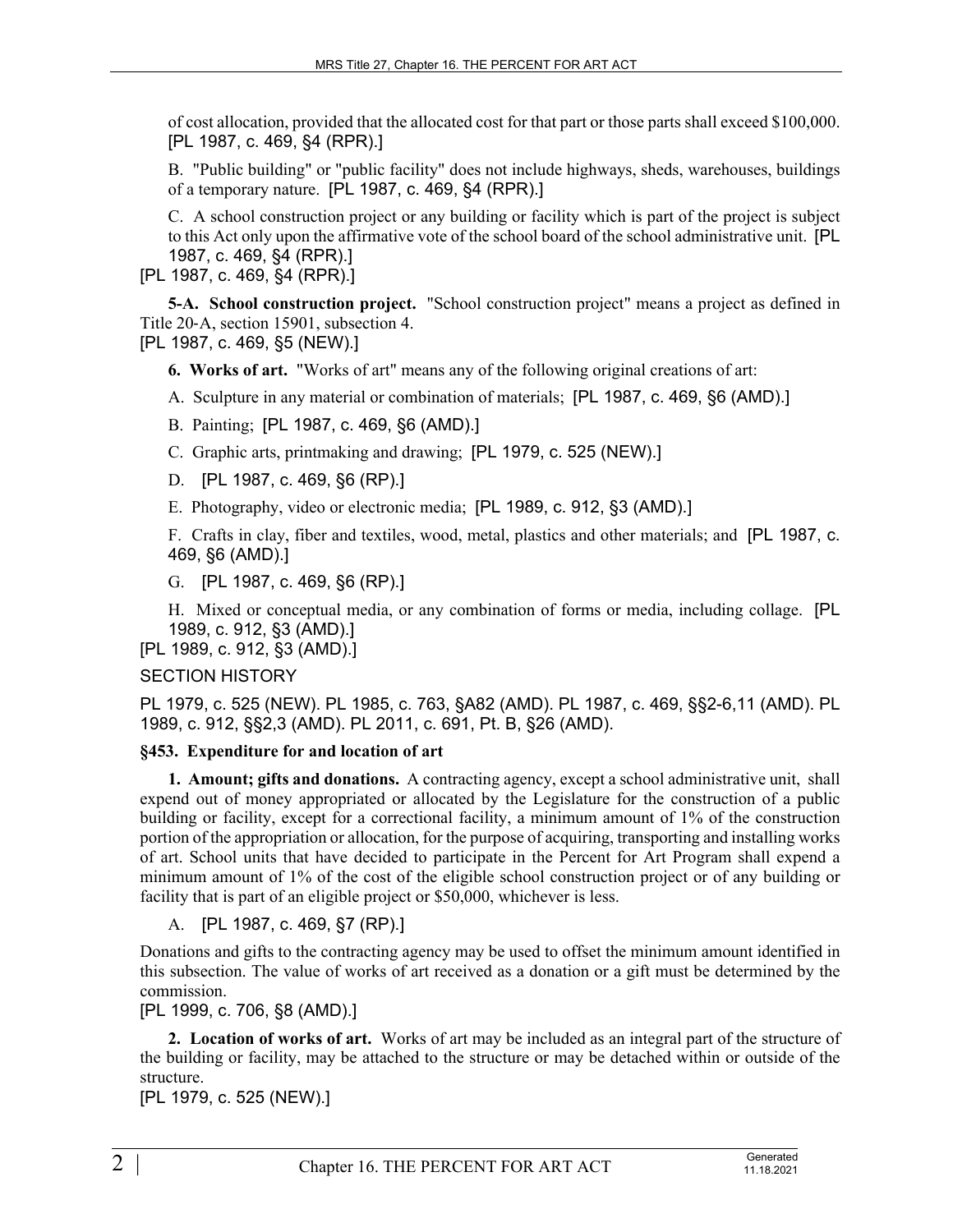### SECTION HISTORY

PL 1979, c. 525 (NEW). PL 1987, c. 469, §§7, 11 (AMD). PL 1989, c. 912, §4 (AMD). PL 1999, c. 706, §8 (AMD).

### **§454. Contracts for works of art**

For purposes of this chapter, expenditures for works of art shall be contracted for separately from all other items in any original construction of any public building or facility. Contracts shall be made according to section 457. [PL 1979, c. 525 (NEW).]

### SECTION HISTORY

PL 1979, c. 525 (NEW).

### **§455. Determination of amount for acquisition of art**

The commission, in consultation with the Bureau of General Services, the Department of Education, the Office of Facilities within the University of Maine System or the Maine Community College System, whichever has budgetary authority over the project, shall determine the minimum amount to be made available for the purchase of art for each public building or facility. [PL 1993, c. 435, §8 (AMD); PL 2003, c. 20, Pt. OO, §2 (AMD); PL 2003, c. 20, Pt. OO, §4 (AFF).]

### SECTION HISTORY

PL 1979, c. 525 (NEW). PL 1989, c. 912, §5 (AMD). PL 1993, c. 435, §8 (AMD). PL 2003, c. 20, §OO2 (AMD). PL 2003, c. 20, §OO4 (AFF).

### **§456. Duties of the contracting agency**

Upon selection of an architect for any project, the contracting agency shall: [PL 1979, c. 525 (NEW).]

**1. Notify.** Notify the architect of this chapter; [PL 1979, c. 525 (NEW).]

**2. Commission.** Notify the commission of the selection of the architect and the details of the project;

[PL 1979, c. 525 (NEW).]

**3. Consultation.** Consult with the commission about the amount to be expended for works of art; and

[PL 1979, c. 525 (NEW).]

**4. Selection of artist and works of art.** Select the artist and the works of art in accordance with the rules established under section 458, and in consultation with the commission. [PL 1979, c. 525 (NEW).]

SECTION HISTORY

PL 1979, c. 525 (NEW).

# **§457. Duties of commission**

The commission shall: [PL 1989, c. 912, §6 (NEW).]

**1. Consult.** Consult with the architect and contracting agency about any administrative costs or design services required in connection with the selection of works of art; [PL 1989, c. 912, §6 (RPR).]

**2. Procedures for participation of architect.** Advise the Bureau of General Services, the Department of Education, the Office of Facilities within the University of Maine System and the Maine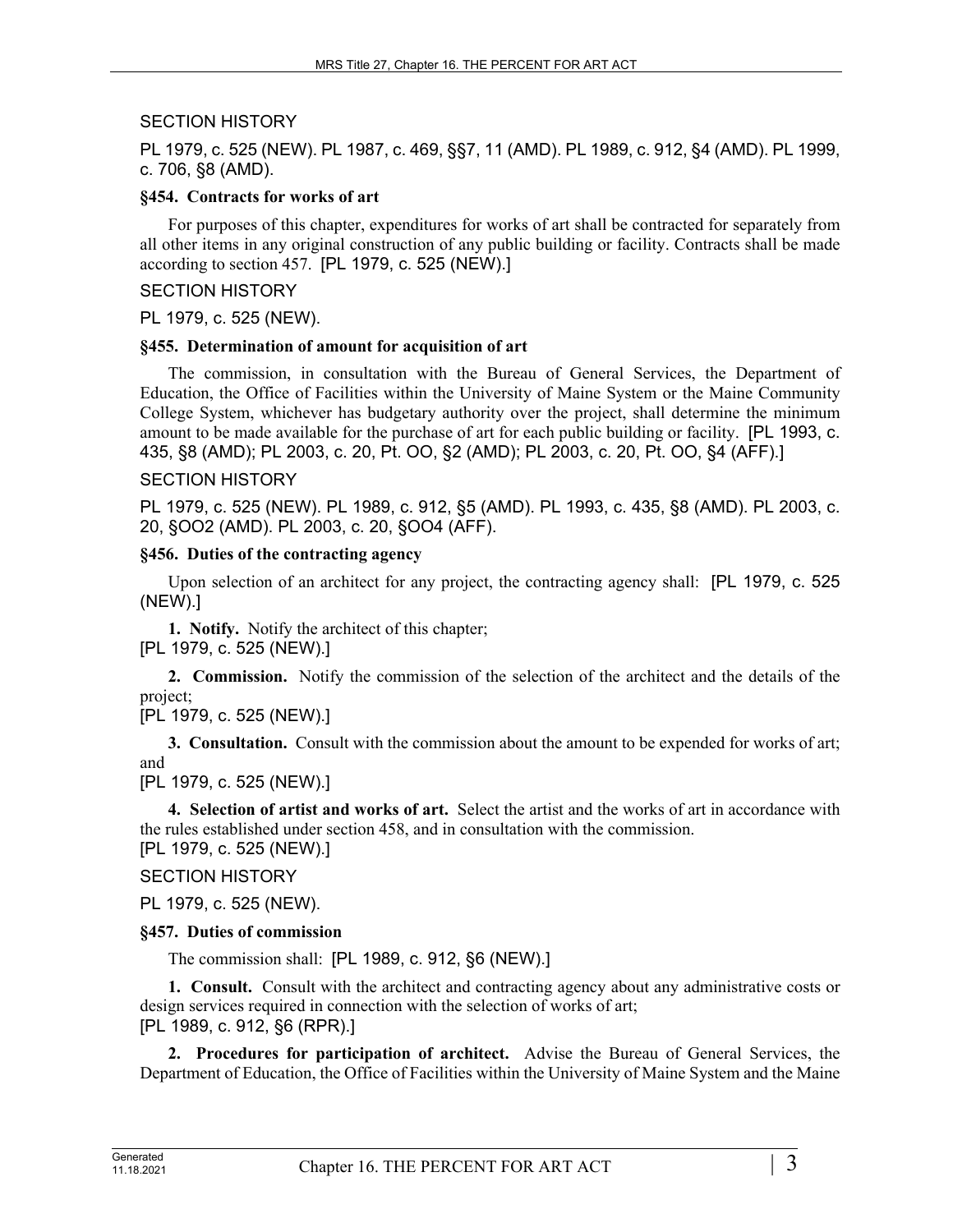Community College System concerning procedures for participation and compensation of the architect in connection with the acquisition of works of art under this chapter;

[PL 1993, c. 435, §9 (AMD); PL 2003, c. 20, Pt. OO, §2 (AMD); PL 2003, c. 20, Pt. OO, §4 (AFF).]

**3. Contracting agency.** Advise the contracting agency; [PL 1989, c. 912, §6 (NEW).]

**4. Selection.** Approve the process used by the contracting agency in selection of the artist or works of art. If the commission does not approve the process used to select the artist or works of art, then the contracting agency shall use another selection process in accordance with the procedure authorized in section 456, subsection 4;

[PL 1989, c. 912, §6 (NEW).]

**5. Acquisition of art.** Review the design, execution, placement and acceptance of any works of art that are, or are intended to be, acquired under this chapter; and [PL 1989, c. 912, §6 (NEW).]

**6. Standards for maintenance.** Adopt standards for the maintenance, conservation, relocation and transfer of ownership of works of art acquired under this chapter. [PL 1989, c. 912, §6 (NEW).]

### SECTION HISTORY

PL 1979, c. 525 (NEW). PL 1989, c. 912, §6 (RPR). PL 1993, c. 435, §9 (AMD). PL 2003, c. 20, §OO2 (AMD). PL 2003, c. 20, §OO4 (AFF).

#### **§458. Rules and regulations**

The commission shall establish rules in accordance with the procedures set forth in the Maine Administrative Procedure Act, Title 5, section 8051, et seq., to carry out the purposes of this chapter. These rules shall include, but not be limited to, the following: [PL 1979, c. 525 (NEW).]

**1. Selection.** Procedures for the selection of artists and works of art; [PL 1979, c. 525 (NEW).]

**2. Standards.** Standards for the artist and works of art which may be eligible for selection; [PL 1987, c. 469, §8 (AMD).]

**2-A. Maintenance.** Standards for the maintenance, conservation, relocation and transfer of ownership of works of art acquired under this chapter; [PL 1989, c. 912, §7 (NEW).]

**3. Contract procedures.** Procedures for contracting with artists for works of art ; and [PL 1989, c. 912, §8 (AMD).]

**4. Administrative costs.** Administrative costs associated with the acquisition of works of art which are eligible to be included as part of the amount allocated in section 453, subsection 1. [PL 1987, c. 469, §9 (NEW).]

# SECTION HISTORY

PL 1979, c. 525 (NEW). PL 1987, c. 469, §§8,9,11 (AMD). PL 1989, c. 912, §§7,8 (AMD).

#### **§459. Administrative costs**

Eligible administrative costs incurred by the contracting agency that are associated with the acquisition of works of art shall be included as part of the amount allocated to section 453, subsection 1, for works of art. [PL 1989, c. 912, §9 (AMD).]

# SECTION HISTORY